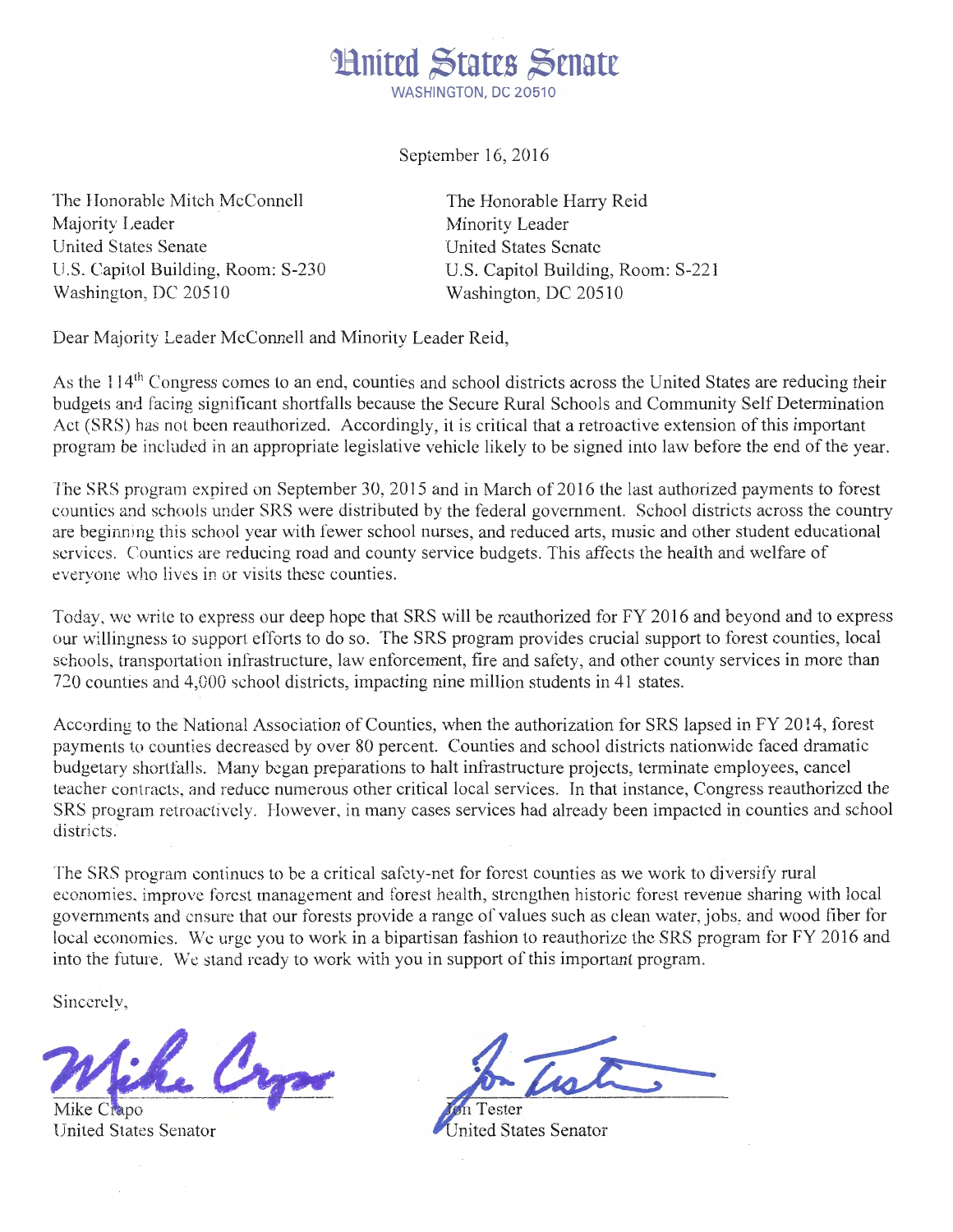Ron Wyden United States Senator

 $F_{A}$ :.J

Michael F. Bennet United States Senator

Barbara Boxei

**United States Senator** 

**Steve Daines** 

United States Senator

**Dianne Feinstein** United States Senator

1

Cory Gardner United States Senator

Martin Heinrich United States Senator

• Tammy Baldwin

United States Senator

P Nemes

 $\sqrt{ar}$  $\mathbb{R}$ Warner United States Senator

Maria Cantwell United States Senator

Joe Donnelly

United States Senator

de

Al Franken United States Senator

" ~

Tom Udall United States Senator

in Thune United States Senator